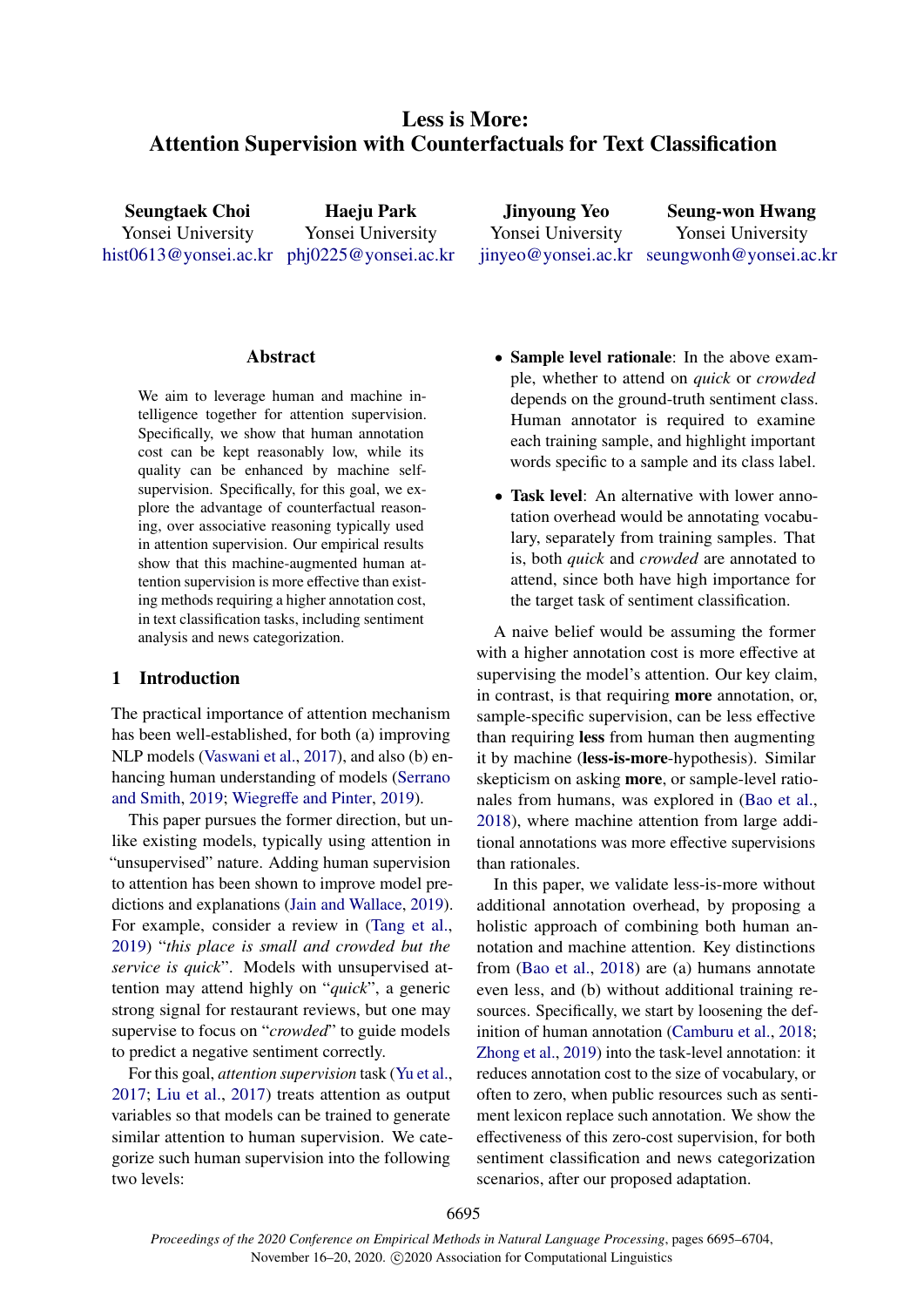Our adaptation goal is an unsupervised adaptation of task-level human annotation to samplelevel supervision signals for attention/classification models. Specifically, we propose Sample-level AttentioN Adaptation (SANA). Specifically, for self-supervising such adaptation, SANA conducts *what-if* tests per each sample, of whether the permutation on human annotation changes the machine prediction. That is, we collect the counterfactual (machine) supervisions for free, by observing whether highly attended word by human leads to the same machine prediction, compared to when such attention is counterfactually lowered. In such a case, SANA supervises to reduce the importance of the word. We validate such counterfactual signals are missing pieces for adapting word importance to sample-specific prediction.

We evaluate SANA on three popular datasets, SST2, IMDB, and 20NG. In all of the text classification datasets, SANA achieves significant improvements over baselines, using unsupervised attention or supervised with task- or sample-level human annotations, in the following four dimensions: Models supervised by SANA predict more accurately, explain causality of attention better, and are more robust over adversarial attacks, and more tolerant of the scarcity of training samples.

## 2 Preliminaries

## 2.1 Text Classification with Attention

Text classification assumes a dataset  $D = {\mathbf{x}_i, y_i}_{i=1}^N$ <br>which associates an input text  $\mathbf{x}_i$  to its correspond which associates an input text  $x_i$  to its corresponding class label *y<sup>i</sup>* . We will omit the index *i* when dealing with a single input sample. Let the input sequence of word features (*e.g.*, embeddings) be denoted as  $\mathbf{x} = \{w_t\}_{t=1}^T$ , where *T* is the length of the sequence. The sequence of hidden states produced by an encoding function  $f_{\phi}$  with learnable parameters  $\phi$  is then  $\mathbf{h} = \{h_t\}_{t=1}^T$ . Formally,  $f_{\phi} : \mathbf{x} \to (\mathbf{h}, \hat{\alpha})$ ,<br>where attention weights  $\hat{\alpha} = \{ \hat{\alpha} \}_{t=1}^T$  indicate a probwhere attention weights  $\hat{\alpha} = {\{\hat{\alpha}_t\}}_{t=1}^T$  indicate a prob-<br>ability distribution over the hidden states (Zou et al. ability distribution over the hidden states [\(Zou et al.,](#page-9-6) [2018;](#page-9-6) [Yang et al.,](#page-9-7) [2016\)](#page-9-7). Finally, the hidden representations are fed into a function  $g_{\theta} : (\mathbf{h}, \hat{\alpha}) \to \hat{y}$ with learnable parameters  $\theta$  and a softmax layer that predicts the probabilities  $\hat{v}$  over classes:

$$
\hat{y} = \text{Softmax}(W^{\top}\tilde{\mathbf{h}} + b), \ \ \theta = \{W, b\} \tag{1}
$$

where  $\tilde{\mathbf{h}} = \sum_{h_i \in \mathbf{h}} \hat{\alpha}_t h_i$  and Softmax(*z<sub>i</sub>*) =  $e^{z_i} / \sum_{i} e^{z_i}$ . The parameters  $\phi$  and  $\theta$  are trained to  $e^{z_i}/\sum_j e^{z_j}$ . The parameters φ and θ are trained to minimize the cross-entropy loss  $I_{(i,j)}(x)$  between minimize the cross-entropy loss  $L_{task}(\hat{y}, y)$  between<br>the predicted label  $\hat{y}$  and the ground-truth label  $y$ the predicted label  $\hat{y}$  and the ground-truth label *y*.

## 2.2 Attention Supervision

Attention can be treated as output variables, so that humans can supervise. Given an input sample x, let  $\alpha$  and  $\hat{\alpha}$  be the attention labels (provided by human annotators) and the trained attention weights. Then, the loss for attention supervision is defined as the cross-entropy loss  $L_{att}(\hat{\alpha}, \alpha)$  between  $\hat{\alpha}$  and  $\alpha$ . Finally, the parameters of the text classification network with attention supervision are trained to minimize both loss terms together as follows:

<span id="page-1-1"></span>
$$
L = L_{task}(\hat{y}, y) + \mu \cdot L_{att}(\hat{\alpha}, \alpha) \tag{2}
$$

where  $\mu$  is a preference weight.

Requiring humans to explicitly annotate soft labels  $\alpha$  has been considered unrealistic [\(Barrett et al.,](#page-8-4) [2018\)](#page-8-4), and often delegated to implicit signals such as eye gaze. As an alternative to asking humans to annotate, important words for the given sample and class label have been typically annotated as rationale [\(Bao et al.,](#page-8-2) [2018;](#page-8-2) [Zhao et al.,](#page-9-8) [2018\)](#page-9-8). Formally, given an input sample x and its class label *y*, let *A* ∈ {0, 1}<sup>*T*</sup> be a binary vector of selecting words in<br>  $\mathbf{v} \cdot \mathbf{i} e^{-\mathbf{y} \cdot \mathbf{u}} e^{-\mathbf{y} \cdot \mathbf{i}} A(\mathbf{w}) \in \{0, 1\}$ . Then, we convert **x**, *i.e.*,  $\forall w_t$  ∈ **x** :  $A(w_t)$  ∈ {0, 1}. Then, we convert the attention annotation *A* into a soft distribution of target attention labels  $\alpha$  using softmax:

<span id="page-1-0"></span>
$$
\alpha_t = \frac{\exp(\lambda \cdot A(w_t))}{\sum_{t'=1}^T \exp(\lambda \cdot A(w_{t'}))}
$$
(3)

where  $\lambda$  is a positive hyper-parameter that controls the variance of scores: when  $\lambda$  increases, the distribution of  $\alpha$  becomes more skewed, guiding to attend a few of more important words.

To illustrate a rationale, when given the aforementioned review sample in Sec. [1,](#page-0-0) possible annotations for the negative label are either "this place is small and crowded but the service is quick" or "this place is small and crowded but the service is quick", where the underlines indicate the hard selection by human. Then, we can translate them into the sample-level annotation  $A = [1, 1, 1, 1, 1, 1, 0, 0, 0, 0, 0]$  or  $A =$  $[0, 0, 0, 0, 0, 1, 0, 0, 0, 0, 0].$ 

## 3 Less is More for Attention Supervision

Sample-level annotation is reportedly too expensive in many practical settings [\(Zhong et al.,](#page-9-5) [2019\)](#page-9-5), and is far difficult for humans to capture the dependency with corresponding class labels. In contrast, annotators may select important words for a target task, namely task-level attention annotation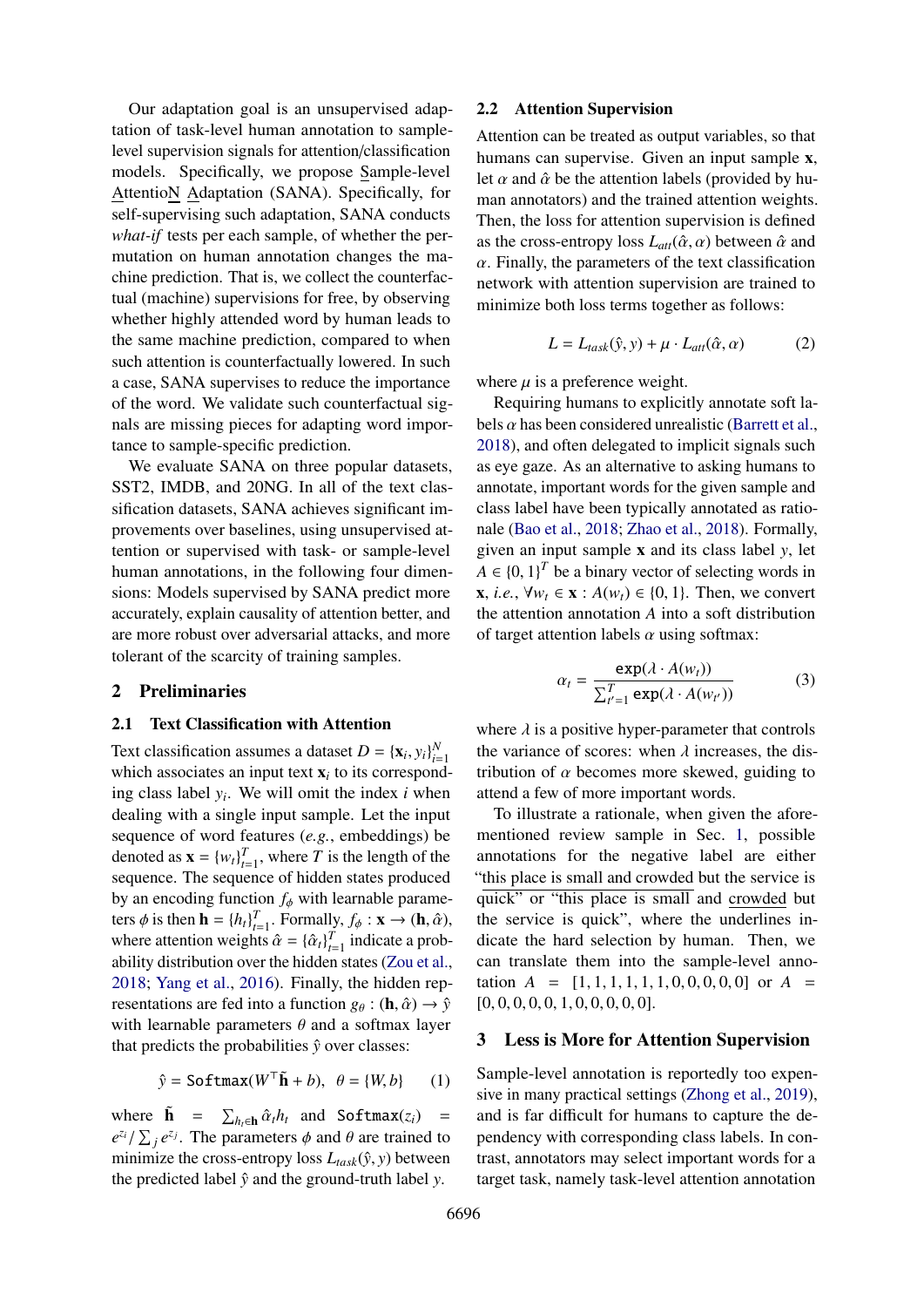(Def. [3.1\)](#page-2-0), without looking up individual samples and their labels.

<span id="page-2-0"></span>Definition 3.1 *(Task-level Attention Annotation) Assuming the existence of the vocabulary V, the vocab-level annotation*  $A_{task} \in \{0, 1\}^{|V|}$  *is a bi-*<br>*nary vector of the hard selection for words in nary vector of the hard selection for words in V, i.e.,*  $∀w_t ∈ V$  :  $A_{task}(w_t) ∈ {0, 1}$ *. Based on Atask, when given an input sample x, we can use a proxy of the sample-level annotation A, i.e.,*  $∀w_t ∈ x : A(w_t) = A_{task}(w_t)$ .

<span id="page-2-1"></span>

|                  | Sample-level | Task-level | Reduction ratio |
|------------------|--------------|------------|-----------------|
| SST <sub>2</sub> | 208K         | 16K        | $-92.3%$        |
| <b>IMDB</b>      | 5M           | 124K       | $-97.5\%$       |
| $20N$ G          | 232K         | ววห        | $-90.5\%$       |

Table 1: Comparison of annotation space

As shown in Tab. [1,](#page-2-1) the annotation space, which is referred to as a word set size for annotation, is 10∼36 times smaller at task-level than at samplelevel. Generally, the vocabulary size is far smaller than the total number of word occurrences in training samples. Our goal is thus to keep annotation cost cognitively reasonable [\(Zou et al.,](#page-9-6) [2018;](#page-9-6) [Zhao](#page-9-8) [et al.,](#page-9-8) [2018\)](#page-9-8), leaving machine self-supervision to close the annotation quality gap (Sec. [3.1](#page-2-2) and [3.2\)](#page-2-3). Meanwhile, we present a setup of zero-cost supervision, which allows us attention supervision without any human efforts in all scenarios using public resources and tools (Sec. [3.3\)](#page-3-0).

#### <span id="page-2-2"></span>3.1 Counterfactuals as Causal Signals

Our key idea is to leverage causal signals [\(Johans](#page-8-5)[son et al.,](#page-8-5) [2016\)](#page-8-5) from human annotation *A* (or attention labels  $\alpha$ ) of an input sample x to its corresponding model prediction  $\hat{y}$ . More specifically, we test whether two different attentions (one is original and the other is counterfactual) on the same input sample x lead to different prediction results *y*ˆ. If high (original) and low (counterfactual) attention weights for an word  $w_t$  yield the same (or very similar) prediction, it provides evidence to edit the importance of word  $w_t$  in *A* into a lower value.

Formally, let  $\hat{\alpha}$  and  $\bar{\alpha}$  be the original and counterfactual attention weights, respectively, and let  $\hat{y}$  and  $\bar{y}_t$  be the original prediction and its counterfactual prediction with attention change (*i.e.*, from  $\hat{\alpha}_t$  to  $\bar{\alpha}_t$ ) on  $w_t \in \mathbf{x}$ , respectively. Then, knowing<br>the quantity  $|\hat{\mathbf{s}} - \bar{\mathbf{s}}|$  measured as the individual the quantity  $|\hat{y} - \bar{y}_t|$ , measured as the individualized treatment effect (ITE), enables measuring how

#### <span id="page-2-4"></span>Algorithm 1 SANA

```
Input: Training dataset D, Task-level annotation A
Output: Model parameters \{\phi, \theta\}Initialize attention labels \alpha from A \triangleright(3)
(2)}for z = 1 to z<sub>max</sub> do
      for each (x, y) \in D do
            \mathbf{h}, \hat{\alpha} \leftarrow f_{\phi}(\mathbf{x})\hat{y} \leftarrow g_{\theta}(\mathbf{h}, \hat{\alpha})for each w_t \in \mathbf{x} do
                   if A(w_t) > 0 then
                         \bar{\alpha} \leftarrow Counterfactuals(\hat{\alpha}, w_t)
                         \bar{y}_t \leftarrow g_\theta(\mathbf{h}, \bar{\alpha})if TVD(\hat{y}, \bar{y}_t) < \epsilon then<br>\begin{aligned} \mid &A(w_t) \leftarrow \gamma \cdot A(w_t) \end{aligned}A(w_t) \leftarrow \gamma \cdot A(w_t)end
                  end
            end
      end
      (3)}<br>Undete ettention labels
      Update attention labels \alpha from A \triangleright(3)
      (2)}end
return \{\phi, \theta\}
```
much the word  $w_t$  contributes to the original prediction via attention mechanism. For this measurement, we adopt the Total Variance Distance [\(Jain](#page-8-0) [and Wallace,](#page-8-0) [2019\)](#page-8-0) between the two predictions, which is defined as follows:

<span id="page-2-5"></span>
$$
TVD(\hat{y}, \bar{y}_t) = \frac{1}{2} \sum_{c=1}^{C} |\hat{y}^c - \bar{y}_t^c|
$$
 (4)

where *c* is the class index. If *TVD* value is too low, we can give a penalty by decaying the human annotation  $A(w_t)$  with a factor of  $\gamma$ , which we empirically set as 0.5, to update the attention labels.

## <span id="page-2-3"></span>3.2 Sample-level Attention Adaptation

Based on TVD, we propose a simple yet effective approach, Sample-level AttentioN Adaptation (SANA), to derive the sample-level machine attention from the task-level human annotation. As described in Alg. [1,](#page-2-4) SANA starts with the classification model trained with the initial attention labels  $\alpha$ . Based on  $\phi$  and  $\theta$ , we run the classification inference several times for an input sample: one for obtaining the original attention weights  $\hat{\alpha}$ and the others for *counterfactual* attention weights  $\bar{\alpha}$ . More specifically, we first store the hidden representations **h** and the attention weights  $\hat{\alpha}$  from  $f_{\phi}$ , and the original prediction  $\hat{y}$ . Then, for each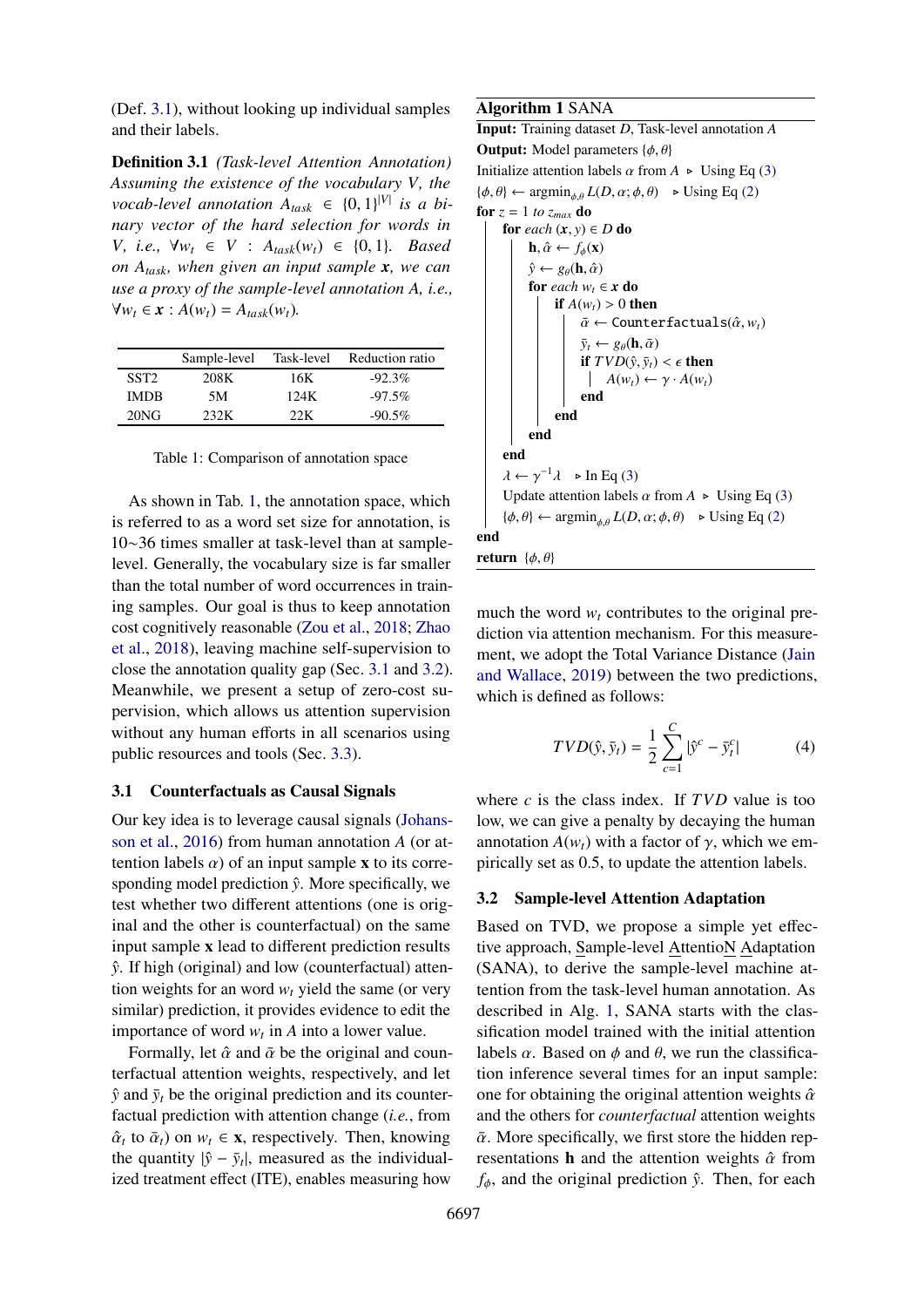word  $w_t$ , Counterfactuals returns the counterfactual attention weights  $\bar{\alpha}$ , by 1) copying  $\hat{\alpha}$  but 2) assigning zero to the *t*-th dimension and 3) renormalizing as probability distribution, and we obtain its corresponding prediction result  $\bar{y}_t$  by re-using **h**.

Note that, since the hidden representation at time step *t* contextualizes a word  $w_t$  with surrounding words, we adopt perturbing only single words in SANA, not multiple words at the same time, also enjoying the computational advantage.

Finally, based on  $\hat{y}$  and  $\bar{y}_t$ , as defined in Eq [\(4\)](#page-2-5), we compute *TVD* and update the human annotation *A* by threshold  $\epsilon$  and decay ratio  $\gamma$ . Once an iteration<sup>[1](#page-3-1)</sup> is completed over the whole training corpus, we re-train the network with the updated attention annotation and labels. For the stable update, we observe that increasing the coefficient  $\lambda$  in Eq [\(3\)](#page-1-0) is crucial, as *TVD* is not an optimal metric, preventing  $\alpha$  from being flattened.

# <span id="page-3-0"></span>3.3 Zero-cost Supervision

From this point on, for task-level supervision, we assume zero-cost human annotation efforts, either by using public resources or self-supervision.

Supervision by public resources Task-level annotation are often publicly available as resources or tools. For example, sentiment lexicon [\(Esuli](#page-8-6) [and Sebastiani,](#page-8-6) [2006\)](#page-8-6) consists of sentiment words, which are important to the sentiment classification task, and named-entity recognizer (NER) [\(Peters](#page-9-9) [et al.,](#page-9-9) [2017\)](#page-9-9) can collect entity words commonly attended in news categorization task. We empirically show that both lexicon and NER can be adequate substitutes for the manual task-level annotation.

Model distillation In an extreme scenario without any human annotator and public resources, inspired by self knowledge distillation [\(Furlanello](#page-8-7) [et al.,](#page-8-7) [2018\)](#page-8-7), we report results for using the attention weights of the unsupervised model as a supervision. Note, however, this is highly unlikely in practice, but reported as a lower bound accuracy, when unsupervised attention noise is propagated through distillation supervision. Using SANA is even more critical in this noisy annotation scenario, to denoise attention supervision from counterfactual reasoning, which we empirically analyze this in the subsequent section.

# 4 Experiment Setup

# 4.1 Datasets

To validate the effectiveness of SANA, we use the following three text classification datasets, which are widely used [\(Wang et al.,](#page-9-10) [2018;](#page-9-10) [Jain and Wal](#page-8-0)[lace,](#page-8-0) [2019\)](#page-8-0) and statistically diverse as well. We split the official training split into 90% and 10% as training and validation sets respectively. We expect SANA in two-sentence tasks, such as SNLI and MPQA, would be promising, which we leave as future work.

- SST2 [\(Socher et al.,](#page-9-11) [2013\)](#page-9-11): *Stanford Sentiment Treebank* provides around 11K sentences tagged with sentiment on a scale from 1 (most negative) to 5 (most positive). We filter out neutral samples and dichotomize the remaining sentences into positive (4,5) and negative (1,2). We set the maximum sequence length as 30.
- IMDB [\(Maas et al.,](#page-8-8) [2011\)](#page-8-8): *IMDB Large Movie Review Corpus* is a binary sentiment classification dataset containing 50K polarized (positive or negative) movie reviews, split into half for training and testing. We set the maximum sequence length as 180.
- 20NG: *20 Newsgroups*[2](#page-3-2) contains around 19K documents evenly categorized into 20 different categories. Following [\(Jain and Wallace,](#page-8-0) [2019\)](#page-8-0), we extract samples belonging to *baseball* and *hockey* classes, which we designate as 0 and 1, deriving a binary classification task (*Hockey vs Baseball*). We set the maximum sequence length as 300.

# 4.2 Implementation Details

For all datasets, we use skip-gram [\(Mikolov et al.,](#page-8-9) [2013\)](#page-8-9) (official GoogleNews-vectors-negative300) word embeddings with 300 dimensions. We use 1 layered GRU for each direction with hidden size of 150 for both SST2 and IMDB, and 300 for 20NG dataset, with  $g_{\theta}$  of 300 dimension with 0.5 dropout rate. For attention mechanism, the size of trainable context vector is set to 100 for SST2 and 300 for IMDB and 20NG.

For attention supervision, we use the balancing coefficient  $\mu = 1.0$  for SST2 and IMDB, and  $\mu =$ <sup>2</sup>.0 for 20NG. Contrary to [Zou et al.](#page-9-6) [\(2018\)](#page-9-6), we

<span id="page-3-1"></span> ${}^{1}O(|D| \cdot T)$ , where *T* is the maximum sequence length

<span id="page-3-2"></span><sup>2</sup>[http://qwone.com/˜jason/20Newsgroups/](http://qwone.com/~jason/20Newsgroups/)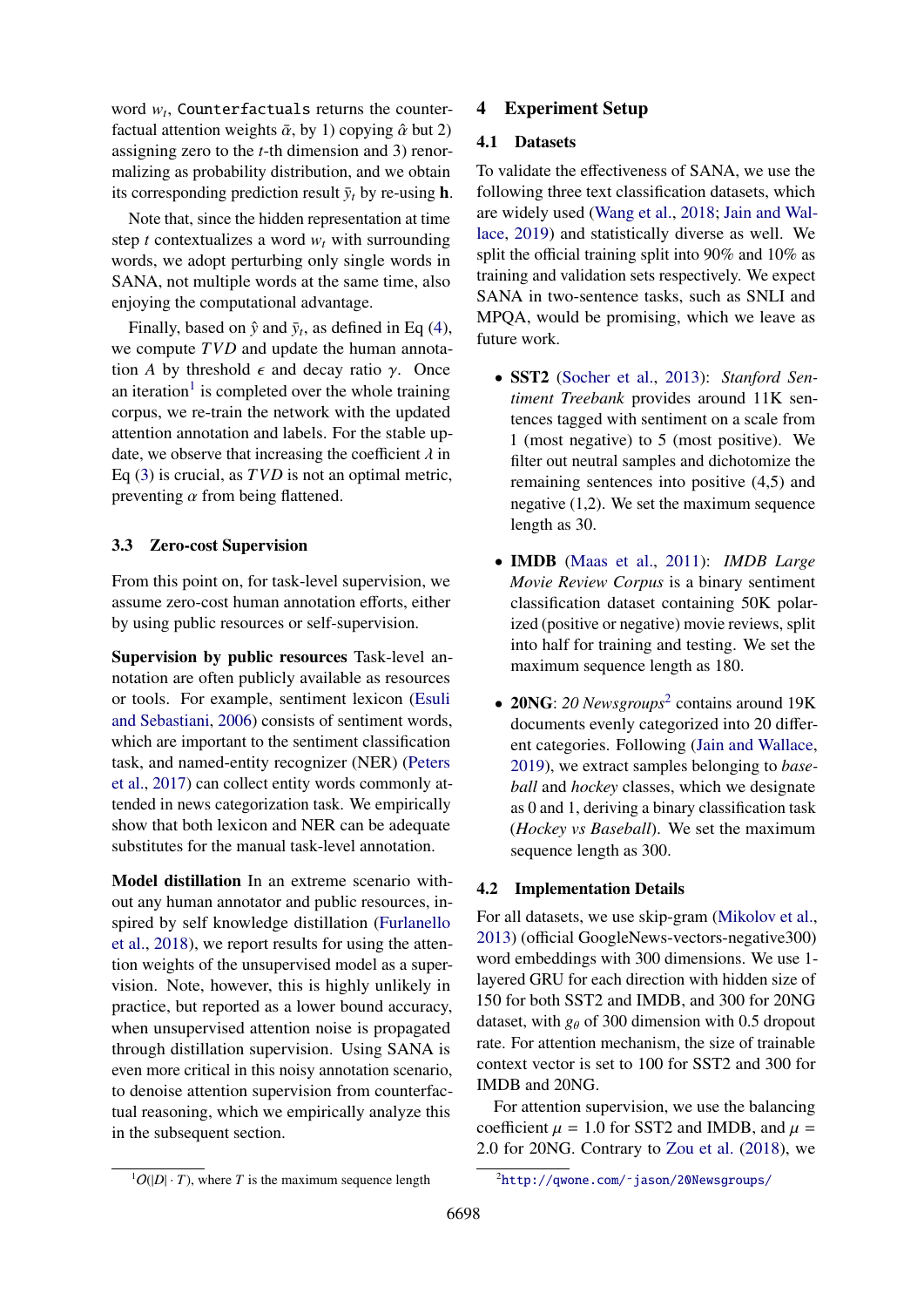observe a larger  $\mu$  is more effective for the smaller dataset. We set the contrasting coefficient  $\lambda = 3$ except  $\lambda = 5$  for 20NG dataset. In Alg. [1,](#page-2-4) we use decay ratio  $\gamma = 2.0$  and TVD threshold  $\epsilon = 0.3$ . In our experiments, the decay ratio is not significantly correlated with the final accuracy, but correlated more with the convergence period. Setting  $\gamma = 2.0$ leads to the reported performance within *zmax* = 5.

For BERT, we train BERT-base architecture with a batch size of 4 over 3 epochs. We used Adam with a learning rate of 6.25e-5 and PiecewiseLinear scheduler.

All parameters are optimized until convergence, using Adam optimizer of learning rate 0.001. The learning parameters were chosen by the best performance on the validation set. In Alg. [1,](#page-2-4) the models are additionally fine-tuned over 10 epochs for each iteration. Note that learning time longer than our setting does not contribute to improving the model accuracy.

# 5 Results and Discussion

We now proceed to empirically validate the effectiveness of SANA, compared to unsupervised attention, and attention supervision approaches using either task-level or sample-level annotations as baselines (shortly, unsupervised, task-level, and sample). For task-level annotations (*e.g.*, in SANA), we adopt pre-annotated task-level annotations without any additional human efforts: for the two sentiment tasks, we use SentiWordNet [\(Esuli and Sebastiani,](#page-8-6) [2006\)](#page-8-6), and for 20NG task, we use entities recognized by AllenNLP NER [\(Peters et al.,](#page-9-9) [2017\)](#page-9-9). We thus present the empirical findings for the following four research questions:

RQ1: Does SANA improve model accuracy? RQ2: Does SANA improve model robustness? RQ3: Is SANA effective for data-scarce cases? RQ4: Does SANA improve attention explainability?

#### 5.1 RQ1: Classification Accuracy

The main objective of this work is to improve attention supervisions for the purpose of better text classification. Thus, we evaluate the three attention methods by their contribution to the classification performance. Tab. [2](#page-4-0) shows the classification accuracy for three classification datasets. In the table, we can observe the proposed approach, SANA with task-level annotation, outperforms all baselines in all the datasets. Among the results,

<span id="page-4-0"></span>

|                       | Accuracy         |             |       |  |  |  |
|-----------------------|------------------|-------------|-------|--|--|--|
|                       | SST <sub>2</sub> | <b>IMDB</b> | 20NG  |  |  |  |
| <b>BERT</b>           | 91.67            | 94.10       | 93.25 |  |  |  |
| unsupervised          |                  |             |       |  |  |  |
| <b>BiGRU</b>          | 83.96            | 88.07       | 86.04 |  |  |  |
| model distillation    |                  |             |       |  |  |  |
| <b>BiGRU</b>          | 83.53            | 86.93       | 85.12 |  |  |  |
| + SANA                | 84.35            | 88.03       | 88.23 |  |  |  |
| task-level annotation |                  |             |       |  |  |  |
| <b>BiGRU</b>          | 85.12            | 89.30       | 87.19 |  |  |  |
| + SANA                | 85.72            | 90.10       | 89.13 |  |  |  |

Table 2: Classification Performance: accuracy (%) on the three classification datasets.

SANA achieves the largest improvement over in 20NG dataset, which has the smallest training data. This suggests that SANA can also provide effective attention supervisions in data-scarce environments. To discuss this issue further, we will repeat this comparison over the varying size of training data for RQ3.

Our study also confirms two additional observations to our advantage– counterfactual 1) is effective even in model distillation setting and 2) meaningfully contributes to performance gains. More specifically, 1) SANA achieves 84.35% in SST2 dataset which is higher than the distillation only model, but lower than task-level supervised model. 2) this model gets 88.23% in 20NG dataset, which outperforms even task-level supervised model with 1.04 point gains. This also suggests the limitation of model distillation as supervision signals and supervision by public resources can provide better initial point for SANA than model distillation.

Our key contribution is to show zero-cost attention supervision can improve a simple model closer to a highly sophisticated model, such as BERT [\(De](#page-8-10)[vlin et al.,](#page-8-10) [2019\)](#page-8-10) requiring more layers and data. This motivates us to supervise attention for BERT, though understanding of BERT internals, such as [\(Rogers et al.,](#page-9-12) [2020\)](#page-9-12), is mostly observational at this stage– Intervening with attention would be an interesting future work.

Our experimental results show that SANA works well in diverse scenarios, but we observe that the effectiveness is reduced when the length of target text increases (Figure [2\)](#page-7-0) or token identifiability decreases (e.g., complex architecture): SANA more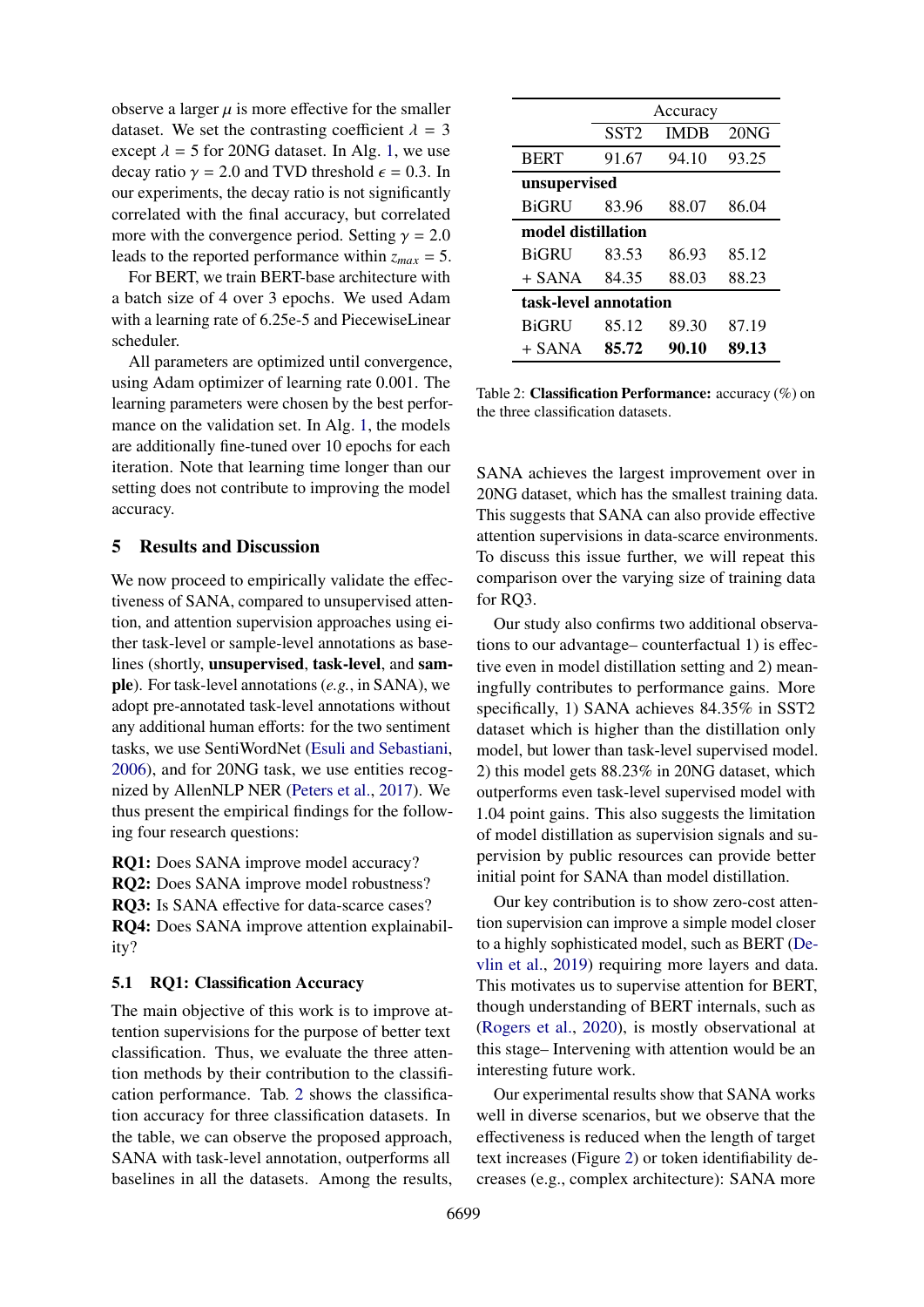effectively works when the token identifiability is improved (by adding residual connection between two recurrent layers), achieving 0.83 point gain from 89.14%, which is larger gap than 0.47 point gain without residual connection.

#### 5.2 RQ2: Robustness in Adversarial Attacks

Having tested for the overall performance with the original datasets, we evaluate the robustness of SANA with the the adversarial datasets. Recently, adversarial examples [\(Zhang et al.,](#page-9-13) [2019\)](#page-9-13) have been employed as an evaluation tool for model robustness: while the adversarial example conveys very similar semantics of its original sample, but with small and intentional feature perturbations to cause classification models to make false predictions. For robustness analysis, we thus test whether the attention models can keep the original predictions from adversarial examples.

This experiment consists of the following steps: First, based on the original training data, we set a basic BiGRU model (without attention mechanism) as *threat* model, which an adversarial attack method aims to deceive. Second, based on the original test data, we generate paraphrase texts by using the state-of-the-art attack method [\(Alzantot](#page-8-11) [et al.,](#page-8-11) [2018\)](#page-8-11) with word-level perturbations. Third, we randomly select almost 500 paraphrase texts, which succeed in changing the prediction of *threat* model, *i.e.*, adversarial examples. Finally, we report the accuracy of the three attention models over both adversarial examples and their corresponding original samples, respectively.

Tab. [3](#page-5-0) presents the results of adversarial attacks.<sup>3</sup> In the table, we can find that SANA is more robust, showing the smallest gap of the classification accuracy between the original and adversarial samples. It demonstrates that, when the network is attending to the words having causal signals to the model prediction, the network becomes more robust against adversarial attacks, which is consistent with the experimental results in [Lai et al.](#page-8-12) [\(2019\)](#page-8-12). In addition to that, we observe similar results against the white-box adversarial examples [\(Tsai et al.,](#page-9-14) [2019\)](#page-9-14), where SANA improves 3.20 and 1.80 point gains from both unsupervised and supervised attentions.

<span id="page-5-1"></span>

Figure 1: **Sample Effectiveness:** accuracy (%) on varying the amount of training samples in IMDB dataset.

#### 5.3 RQ3: Sample Effectiveness

This section compares models over the varying amount of training samples in IMDB dataset, as a stress test for data-scarce scenarios.

For this experiment, we collect the samplespecific annotations from human workers. First, we randomly select 500 training samples from IMDB dataset, and ask the worker to underline the apparent rationales for the sentiment class, guided by the definition of rationale in [Zhang et al.](#page-9-15) [\(2016\)](#page-9-15). The data collection is conducted using an open annotation tool [\(Yang et al.,](#page-9-16) [2018\)](#page-9-16). Then, we build an additional method, named sample, which is trained with the collected sample-specific annotations.

The results are presented in Fig. [1.](#page-5-1) We notice that SANA and sample show much stronger performance when the training data is scarce, where similar results are reported in [\(Bao et al.,](#page-8-2) [2018\)](#page-8-2). As we expected, the attention supervision using the sample-specific annotations gets a higher accuracy than that using the task-level annotations, but cannot be scaled-up above 500 training samples, which is represented by the red reference line. In contrast, SANA improves accuracy with  $\geq 1000$  samples and its scalability. This result demonstrates that our counterfactual inferences successfully augment one annotation into multiple (counterfactual) attention supervisions, better regularizing from limited samples.

## 5.4 RQ4: Attention as Human Explanation

This section studies whether attention, after supervision, is more effective for human consumption as model explanation. Existing metrics for explainability measure whether attention correlates with (a) class prediction or (b) feature importance, discussed in the next sections respectively.

<span id="page-5-0"></span><sup>&</sup>lt;sup>3</sup>The reason why "Original" is different from natural accuracy in Tab. [2](#page-4-0) is that we conduct the experiments over the original samples only paired with the adversarial examples, incurring the biases in the test set.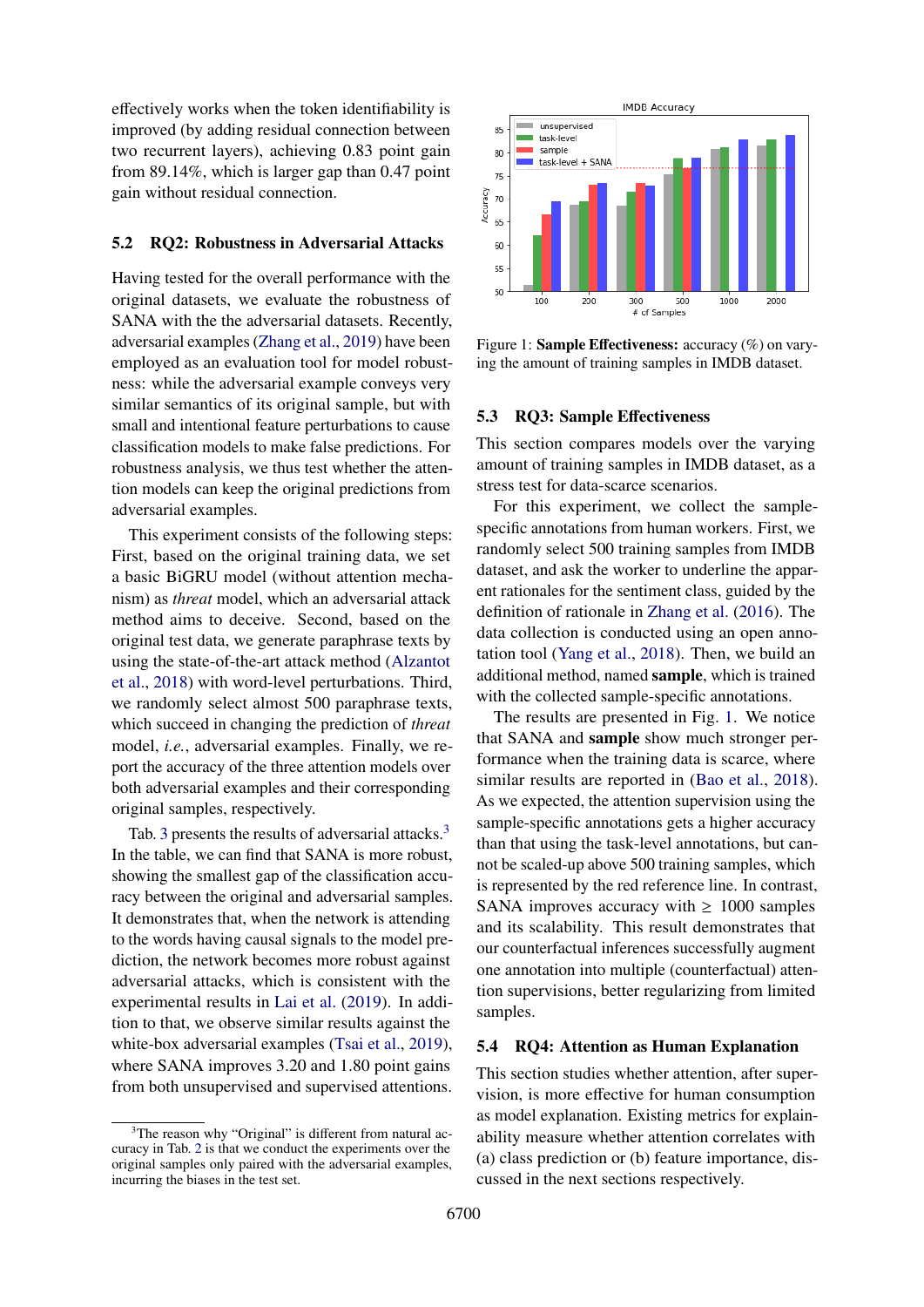<span id="page-6-0"></span>

|                            | SST <sub>2</sub> |             |            | <b>IMDB</b> |             | 20NG       |          |             |     |
|----------------------------|------------------|-------------|------------|-------------|-------------|------------|----------|-------------|-----|
|                            | Original         | Adversarial | $ \Delta $ | Original    | Adversarial | $ \Delta $ | Original | Adversarial | IΔ  |
| unsupervised               | 47.2             | 47.8        | 0.6        | 68.8        | 64.1        | 4.7        | 47.7     | 48.3        | 0.6 |
| task-level                 | 50.3             | 48.3        | 2.1        | 69.2        | 65.0        | 4.1        | 48.7     | 48.2        | 0.5 |
| $task-level + SANA (Ours)$ | 49.9             | 49.7        | 0.2        | 69.4        | 65.2        | 4.1        | 48.1     | 48.3        | 0.2 |

Table 3: **Adversarial Attack:** accuracy (%) for original and adversarial examples on the three classification dataset. Against the adversarial attacks, the proposed method SANA shows consistent performance with the smallest accuracy gap  $(|\Delta|)$  over all the datasets. For this evaluation, we use 485, 532, and 478 pairs of original samples and adversarial examples, in SST2, IMDB, and 20NG respectively.

## 5.4.1 Attention as Causal Explanation

One measure for the explainability of attention is whether each attention weight captures the causality of word and class prediction, by permuting words and observing prediction changes. If the learning is successful, such causal signals should be consistently observed in the test predictions. To validate this, we employ the attention-permutation experiments designed in [\(Jain and Wallace,](#page-8-0) [2019\)](#page-8-0), *i.e.*, *what-if* simulation. Specifically, when given an input sample in the test phase, we look into whether the randomly mutated attention (*i.e.*, cause) from the original attention yields any changes in the corresponding prediction result (*i.e.*, effect). Here, *TVD* for the permutation can be regarded as a desirable evaluation measure: as *TVD* is lower, the (original) learned attention has a weak mapping with the model prediction, and vice versa.

The results are presented in Fig. [2,](#page-7-0) where *x*-axis refers to *TVD* values, *i.e.*, the difference of model predictions, and *y*-axis refers to the frequency of *what-if* simulations on their returning *TVD* value. To carefully analyze this, we divide the simulation results by four different intervals of input sequence length, which can be an influencing factor: as the perturbations on longer texts are unlikely to make prediction changes [\(Sen et al.,](#page-9-17) [2020\)](#page-9-17).

In this figure, we can observe that SANA has the lowest frequency on  $TVD = 0$  in all cases, showing the distribution skewed to larger *TVD* (*i.e.*, right on *x*-axis) compared to baselines. Such distribution suggests that attention in SANA strongly affects model prediction by the causal signals. In unsupervised and vocab (*i.e.*, task-level), the distributions are skewed to lower *TVD* (*i.e.*, left on *x*-axis), having larger frequency on zero *TVD* than SANA. These patterns indicate the baselines have weak attentions loosely aligned to model predictions, motivating SANA even working well in long texts.

## 5.4.2 Attention as Importance Indicator

As an alternative metric of attention explainablity, [\(Jain and Wallace,](#page-8-0) [2019\)](#page-8-0) considers the relationship between attention weights and gradient-based feature importance score of each word.

However, prior research suggests using word as a unit of importance feature is rather artificial, as word is contextualized by, and interacts with other words: (Wiegreff[e and Pinter,](#page-9-2) [2019\)](#page-9-2) observes such limitation, and Shapley [\(Chen et al.,](#page-8-13) [2018\)](#page-8-13) measures interaction between features for capturing dependency of arbitrary subsets.

For this purpose, we report the KL diver-gence between C-Shapley<sup>[4](#page-6-1)</sup> and attention weights,  $D_{\text{KL}}$ (Shapley(*x*) || attention(*x*)). We present the results in Tab. [4,](#page-6-2) showing SANA approach is the most well correlated method with Shapley scores, well capturing word dependency.

<span id="page-6-2"></span>

|             | unsupervised | task-level | <b>SANA</b> |
|-------------|--------------|------------|-------------|
| <b>IMDR</b> | 52.62        | 12.69      | 8.86        |

Table 4: KL-divergence from C-Shapley

Intuitively, C-Shapley observes the interaction in n-gram, and our work, attending upon hidden representations of RNN, which are *soft* n-grams, captures similar interactions. This result manifests that, standing on self-supervision signals, our counterfactual process can improve the explanation on the contextualization ability of RNN architectures.

# 6 Related Work

Instead of treating attention as a by-product of model training, the following work explored how machine/human can consume attention for model improvement or explanation, respectively. Machine/human may also provide supervision. We thus categorize existing work by machine/human

<span id="page-6-1"></span><sup>4</sup><https://github.com/Jianbo-Lab/LCShapley>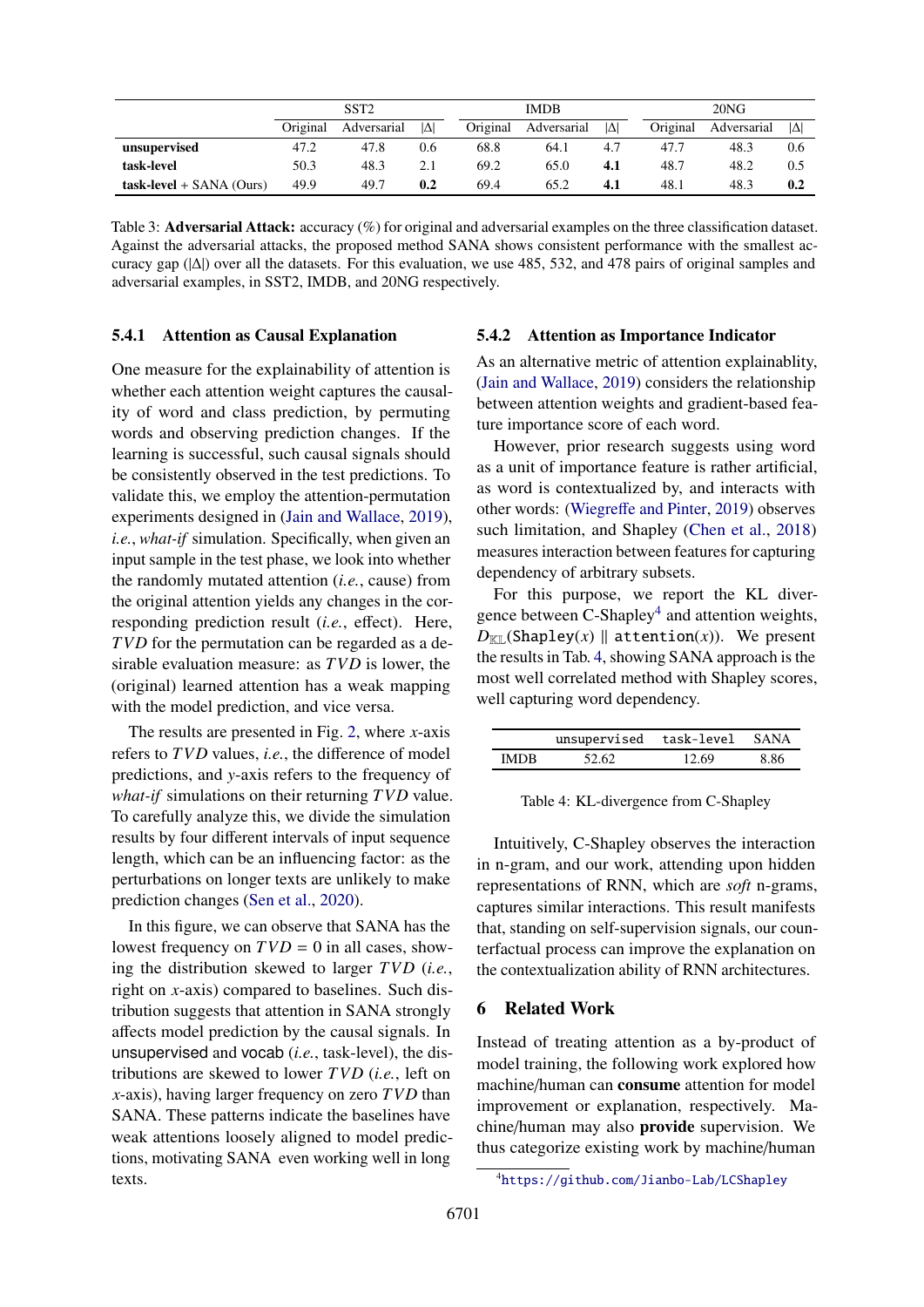<span id="page-7-0"></span>

Figure 2: Attention Analysis: *x*-axis refers to *TVD* values returned by *what-if* simulations and *y*-axis refers to the simulation frequency according to the returning *TVD* value. The compared datasets are (a) SST2 for sentence-level binary classification, (b) IMDB and (c) 20NG for document-level binary classification.

consumption and supervision. Our work falls into human providing supervision (with machine augmenting supervision) for machine consumption.

#### 6.1 Attention to/from Human

As for human consuming attention as explanation, there has been criticism that unsupervised attention weights are too poorly correlated with the contribution of each word for machine decision (or, unfaithful) [\(Jain and Wallace,](#page-8-0) [2019;](#page-8-0) [Serrano and Smith,](#page-9-1) [2019;](#page-9-1) [Pruthi et al.,](#page-9-18) [2019\)](#page-9-18). Meanwhile, [\(Wiegre](#page-9-2)ffe [and Pinter,](#page-9-2) [2019\)](#page-9-2) develops diagnostics to decide when attention is good enough as explanation.

As for improving human consumption, one direction focuses on better aligning models to human, another on improving annotation quality.

First, *identifiability* [\(Brunner et al.,](#page-8-14) [2020\)](#page-8-14) explains human-machine discrepancy, where tokenlevel information is lost in model hidden states. For better alignment, [\(Tutek and](#page-9-19) Šnajder, [2020\)](#page-9-19) utilizes masked language model (MLM) loss and [\(Mo](#page-8-15)[hankumar et al.,](#page-8-15) [2020\)](#page-8-15) invents orthogonal LSTM representations.

Second, toward the direction of improving annotation, [\(Barrett et al.,](#page-8-4) [2018;](#page-8-4) [Zhong et al.,](#page-9-5) [2019;](#page-9-5) [Bao et al.,](#page-8-2) [2018\)](#page-8-2) adopts sample-specific human annotations. In addition to rationales, [\(Zhao et al.,](#page-9-8) [2018\)](#page-9-8) uses event trigger words and [\(Kim and Kim,](#page-8-16) [2018\)](#page-8-16) leverages user authenticated domains to narrow down the scope of attentions. [\(Strubell et al.,](#page-9-20) [2018\)](#page-9-20) injects word dependency relations to recognize the semantic roles in text. Such annotation overhead can be replaced by existing pre-annotated resources: [\(Zou et al.,](#page-9-6) [2018\)](#page-9-6) considers sentiment lexicon dictionary for a related task.

We pursue the second direction, but without incurring additional human annotation, by exploring the counterfactual augmentation, originated from self-supervision signals, contributing towards both accuracy and robustness of the model.

#### 6.2 Attention to/from Machine

Machine consuming attention for higher accuracy is the most classical target scenario. [\(Yang et al.,](#page-9-7) [2016\)](#page-9-7) proposes hierarchical attention for document classification, [\(Chen et al.,](#page-8-17) [2016\)](#page-8-17) personalizes classification to user and product attributes. [\(Margatina](#page-8-18) [et al.,](#page-8-18) [2019\)](#page-8-18) incorporates knowledge information to the self-attention module, *i.e.*, lexicon features.

Alternatively, machine may mine or augment attention supervision: [\(Tang et al.,](#page-9-3) [2019\)](#page-9-3) automatically mines attention supervision by masking-out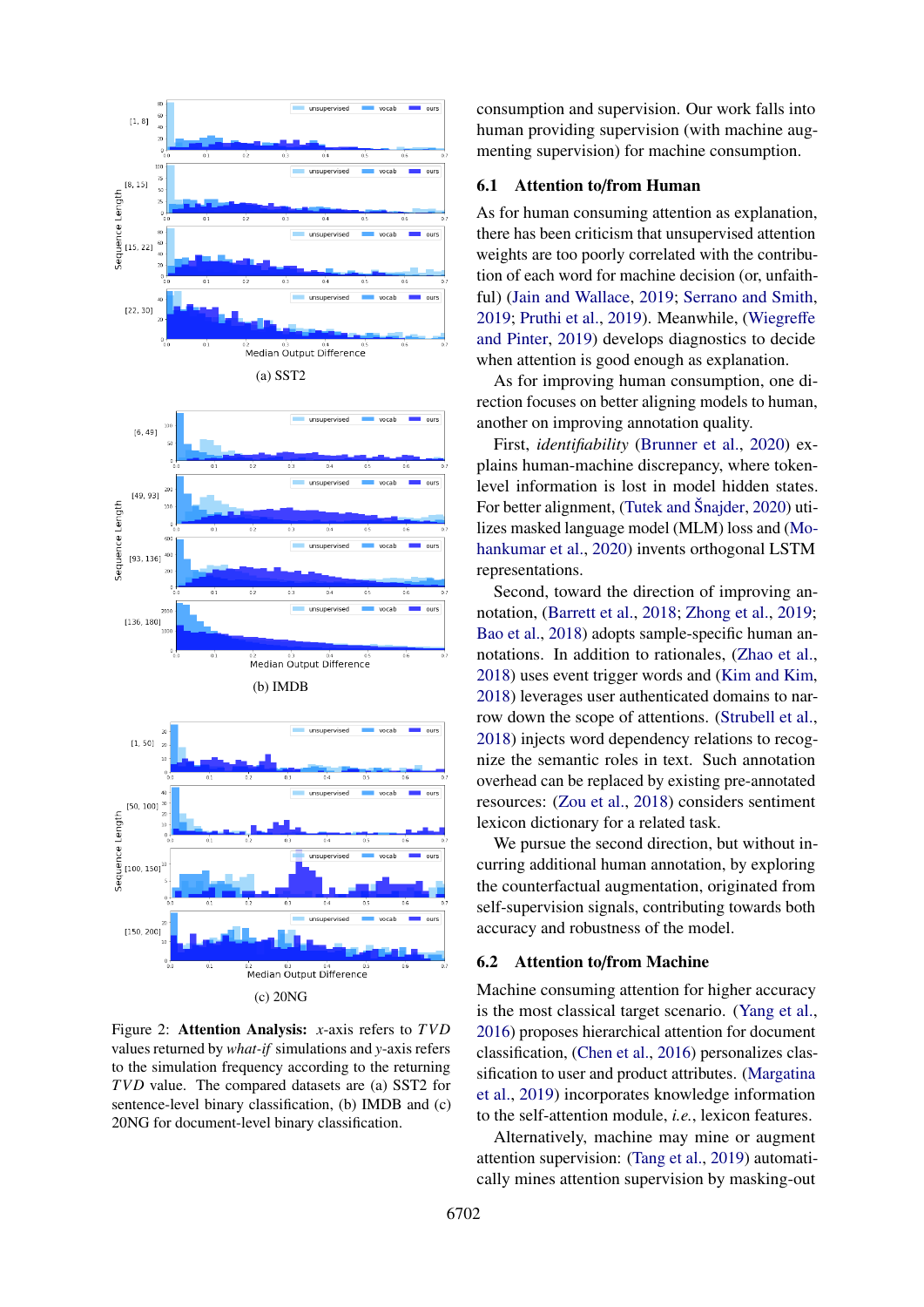highly attentive words in a progressive manner. [\(Choi et al.,](#page-8-19) [2019\)](#page-8-19) augments counterfactual observations to debias human attention supervision via instance similarity. Our work is of combining the strength of the two works: we automatically improve attention supervision via self-supervision signals, but we build it with free task-level resources.

# 7 Conclusion & Future Work

We studied the problem of attention supervision, and showed that requiring sample-level human supervision is often less effective than task-level alternative with lower (and often zero-) overhead. Specifically, we proposed a counterfactual signal for self-supervision, to augment task-level human annotation, into sample-level machine attention supervision, to increase both the accuracy and robustness of the model. We hope future research to explore scenarios where human intuition is not working as well as text classification, such as graph attention (Veličković et al., [2017\)](#page-9-21).

# Acknowledgments

This work is supported by AI Graduate School Program (2020-0-01361) and IITP grant (No.2017- 0-01779, XAI) supervised by IITP. Hwang is a corresponding author.

# References

- <span id="page-8-11"></span>Moustafa Alzantot, Yash Sharma, Ahmed Elgohary, Bo-Jhang Ho, Mani Srivastava, and Kai-Wei Chang. 2018. Generating natural language adversarial examples. In *EMNLP*.
- <span id="page-8-2"></span>Yujia Bao, Shiyu Chang, Mo Yu, and Regina Barzilay. 2018. Deriving machine attention from human rationales. *arXiv preprint*.
- <span id="page-8-4"></span>Maria Barrett, Joachim Bingel, Nora Hollenstein, Marek Rei, and Anders Søgaard. 2018. Sequence classification with human attention. In *CoNLL*.
- <span id="page-8-14"></span>Gino Brunner, Yang Liu, Damian Pascual Ortiz, Oliver Richter, Massimiliano Ciaramita, and Roger Wattenhofer. 2020. On identifiability in transformers.
- <span id="page-8-3"></span>Oana-Maria Camburu, Tim Rocktäschel, Thomas Lukasiewicz, and Phil Blunsom. 2018. e-snli: natural language inference with natural language explanations. In *NeurIPS*.
- <span id="page-8-17"></span>Huimin Chen, Maosong Sun, Cunchao Tu, Yankai Lin, and Zhiyuan Liu. 2016. Neural sentiment classification with user and product attention. In *EMNLP*.
- <span id="page-8-13"></span>Jianbo Chen, Le Song, Martin J Wainwright, and Michael I Jordan. 2018. L-shapley and c-shapley: Efficient model interpretation for structured data.
- <span id="page-8-19"></span>Seungtaek Choi, Haeju Park, and Seung-won Hwang. 2019. Counterfactual attention supervision. In *2019 IEEE International Conference on Data Mining (ICDM)*, pages 1006–1011. IEEE.
- <span id="page-8-10"></span>Jacob Devlin, Ming-Wei Chang, Kenton Lee, and Kristina Toutanova. 2019. Bert: Pre-training of deep bidirectional transformers for language understanding. In *Proceedings of the 2019 Conference of the North American Chapter of the Association for Computational Linguistics: Human Language Technologies, Volume 1 (Long and Short Papers)*, pages 4171–4186.
- <span id="page-8-6"></span>Andrea Esuli and Fabrizio Sebastiani. 2006. Sentiwordnet: A publicly available lexical resource for opinion mining. In *LREC*.
- <span id="page-8-7"></span>Tommaso Furlanello, Zachary C Lipton, Michael Tschannen, Laurent Itti, and Anima Anandkumar. 2018. Born again neural networks. *ICML*.
- <span id="page-8-0"></span>Sarthak Jain and Byron C Wallace. 2019. Attention is not explanation. *arXiv preprint*.
- <span id="page-8-5"></span>Fredrik Johansson, Uri Shalit, and David Sontag. 2016. Learning representations for counterfactual inference. In *ICML*.
- <span id="page-8-16"></span>Joo-Kyung Kim and Young-Bum Kim. 2018. Supervised domain enablement attention for personalized domain classification. In *EMNLP*.
- <span id="page-8-12"></span>Qiuxia Lai, Wenguan Wang, Salman Khan, Jianbing Shen, Hanqiu Sun, and Ling Shao. 2019. Human vs machine attention in neural networks: A comparative study. *arXiv preprint*.
- <span id="page-8-1"></span>Chenxi Liu, Junhua Mao, Fei Sha, and Alan L Yuille. 2017. Attention correctness in neural image captioning. In *AAAI*.
- <span id="page-8-8"></span>Andrew L Maas, Raymond E Daly, Peter T Pham, Dan Huang, Andrew Y Ng, and Christopher Potts. 2011. Learning word vectors for sentiment analysis. In *ACL*.
- <span id="page-8-18"></span>Katerina Margatina, Christos Baziotis, and Alexandros Potamianos. 2019. Attention-based conditioning methods for external knowledge integration. In *Proceedings of the 57th Annual Meeting of the Association for Computational Linguistics*, pages 3944– 3951.
- <span id="page-8-9"></span>Tomas Mikolov, Ilya Sutskever, Kai Chen, Greg S Corrado, and Jeff Dean. 2013. Distributed representations of words and phrases and their compositionality. In *NIPS*.
- <span id="page-8-15"></span>Akash Kumar Mohankumar, Preksha Nema, Sharan Narasimhan, Mitesh M Khapra, Balaji Vasan Srinivasan, and Balaraman Ravindran. 2020. Towards transparent and explainable attention models. *arXiv preprint arXiv:2004.14243*.